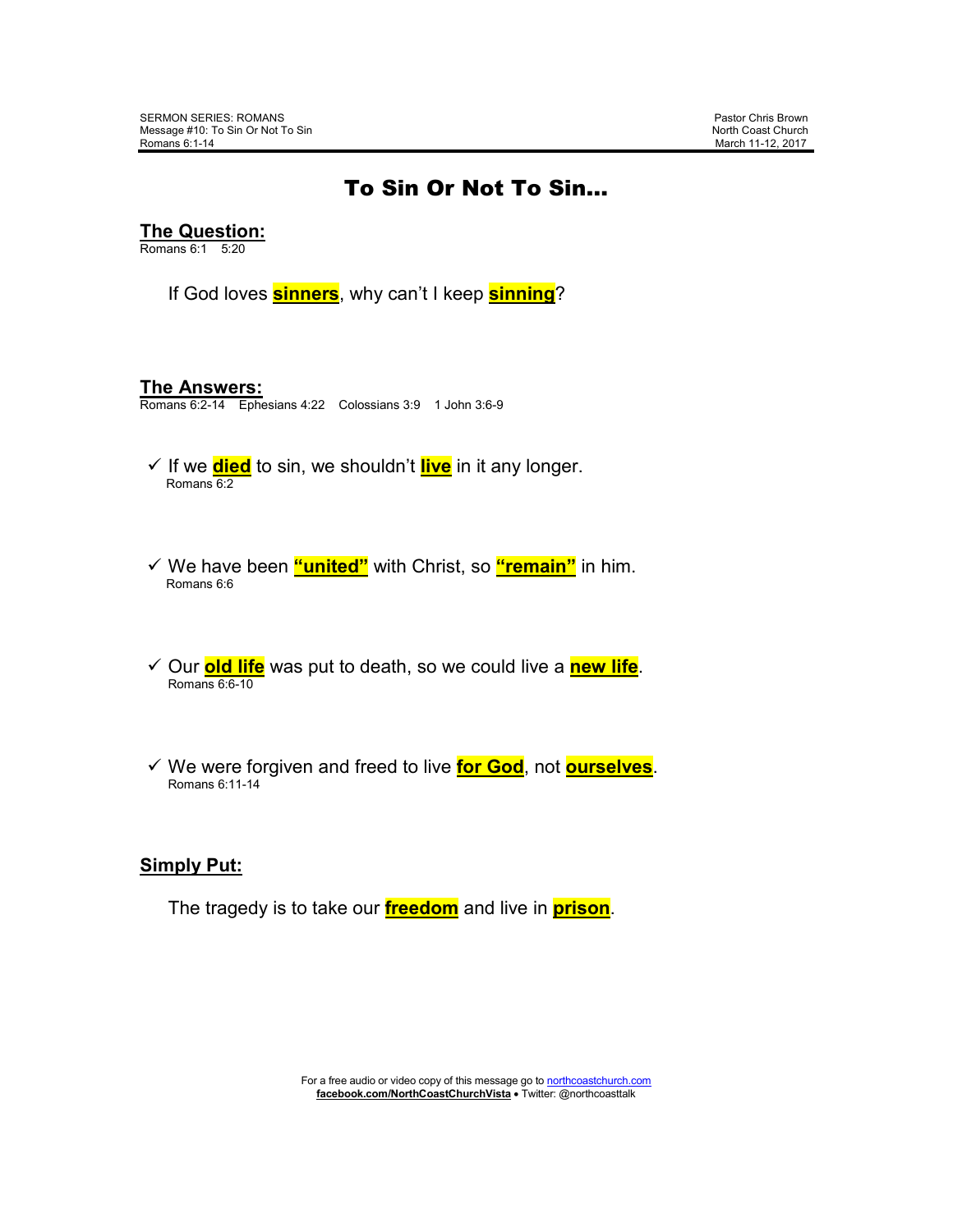# **Growth Group Homework**

For the week of March 12, 2017

*This week is the final meeting of our Winter Quarter. We'll take a two-week break, then the Spring Quarter begins the week of April 2 and runs through June 6. To wrap up the quarter, we'll spend some time this week looking back at our study in Romans and taking Communion.* 

## **MY STORY**

Chris gave us four answers to why we can't keep on sinning. Which answer caught your attention the most and why?

Looking back at your notes from this week's teaching, was there anything you heard for the first time or that caught your attention, challenged, or confused you?

## **ROMANS HIGHLIGHTS**

This past quarter we've heard and discussed some incredible messages in our Romans series. Take a moment to think back on what you've learned, marked in your Bible or written in your notes about the themes we've covered (some are below) and jot down any highlights that stood out to you in our study of Romans so far.

#### *Some Quotes and Verse Highlights so far:*

*The wrath of God is being held back! Romans 1 This isn't a list to show us why EVERYONE ELSE needs Jesus. It's meant to show us why WE need Jesus. Romans 1 The Best Worst News Ever! Romans 2 Belief in God and biblical knowledge don't make us right with God. Romans 2 But NOW...! Romans 3 It's not that I have done wrong, it's that I am wrong. Romans 3 Some things are true but incomprehensible. Romans 3 Works is about earning and deserving. Grace is about believing and receiving. Romans 4 Faith is not ignoring the facts, but trusting God in spite of the facts. Romans 4 Suffering - If you can, run from it. If you can't, embrace it! Suffering produces character. Romans 5 "How much MORE ..!" Romans 5 Jesus gave his life for me, to take my life from me, so he could live his life through me. Romans 5* 

## **DIGGING DEEPER**

This week we heard about the dilemma we can all fall into – "To sin or not to sin." The Bible gives us a number of reasons why our new lifestyle of "no longer following my own way" is the best thing for us. What motivations do the following verses give to not make God's grace "cheap" but to follow him as he calls us?

#### **Psalm 119:1-2** *New International Version (NIV)*

**<sup>1</sup>**Blessed are those whose ways are blameless,

who walk according to the law of the LORD.

**<sup>2</sup>**Blessed are those who keep his statutes and seek him with all their heart—

Galatians 6:7-8 *New International Version (NIV)* 

**<sup>7</sup>**Do not be deceived: God cannot be mocked. A man reaps what he sows. **<sup>8</sup>**Whoever sows to please their flesh, from the flesh will reap destruction; whoever sows to please the Spirit, from the Spirit will reap eternal life.

**Philippians 1:6** *New International Version (NIV)*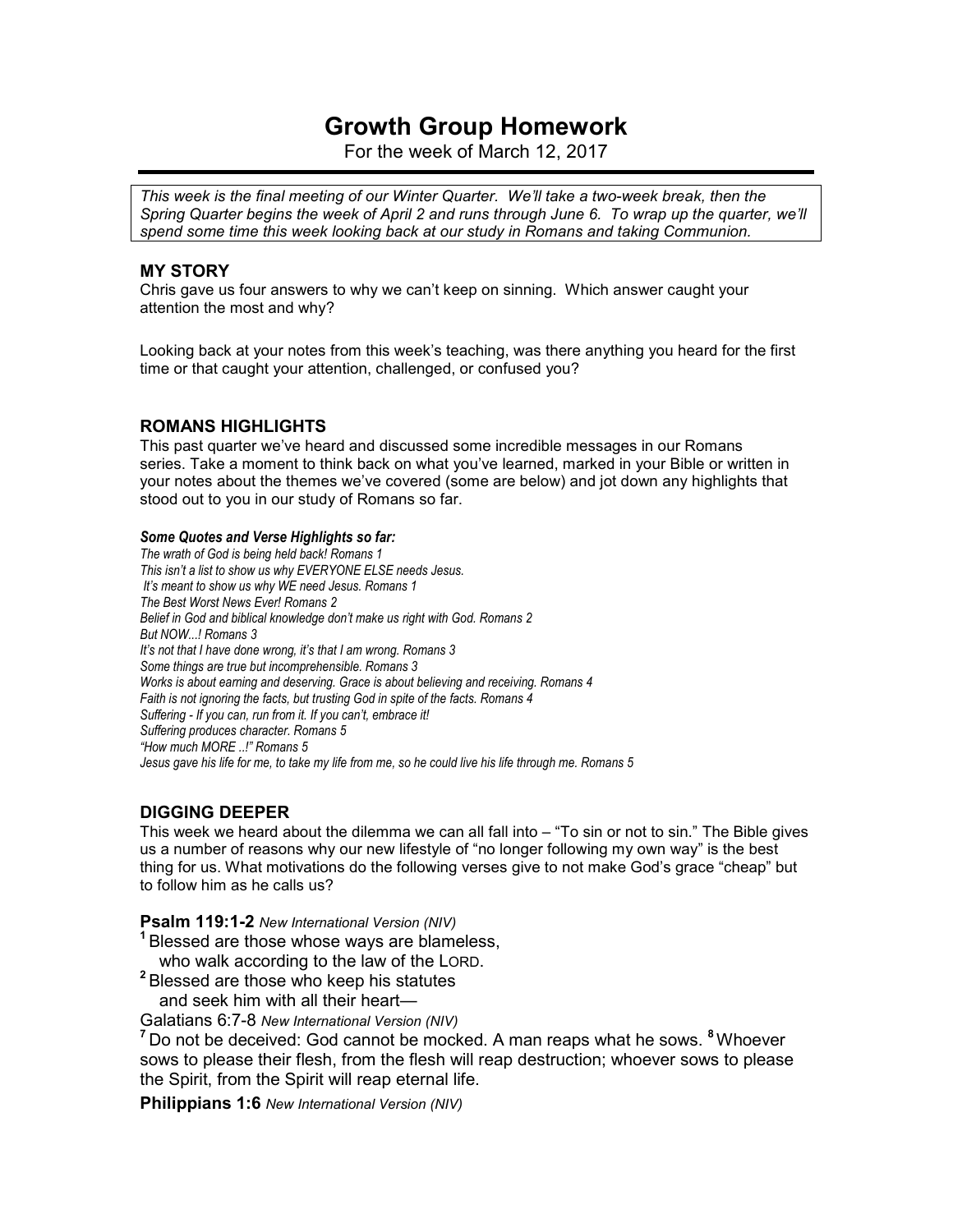**<sup>6</sup>**being confident of this, that he who began a good work in you will carry it on to completion until the day of Christ Jesus.

## **Hebrews 12:7-11** *New International Version (NIV)*

**<sup>7</sup>**Endure hardship as discipline; God is treating you as his children. For what children are not disciplined by their father? **<sup>8</sup>**If you are not disciplined—and everyone undergoes discipline—then you are not legitimate, not true sons and daughters at all. **<sup>9</sup>**Moreover, we have all had human fathers who disciplined us and we respected them for it. How much more should we submit to the Father of spirits and live! **<sup>10</sup>**They disciplined us for a little while as they thought best; but God disciplines us for our good, in order that we may share in his holiness. <sup>11</sup>No discipline seems pleasant at the time, but painful. Later on, however, it produces a harvest of righteousness and peace for those who have been trained by it.

## **2 Corinthians 5:10** *New International Version (NIV)*

**<sup>10</sup>**For we must all appear before the judgment seat of Christ, so that each of us may receive what is due us for the things done while in the body, whether good or bad.

Which of these do you find most motivating to you? Which is least motivating?

## **REMEMBERING**

Our Romans series this past quarter has clearly shown us God's amazing love for us no matter how sinful we are. He loved us so much that he gave us his son Jesus to die in our place, that we might have life. Communion reminds us of all that Jesus accomplished through his death on the cross and his resurrection. It is through this sacrifice that Jesus' grace and mercy are made available to us.

This week your Growth Group will conclude by doing as the disciples did and taking Communion together. To prepare for this time, go back and read what you wrote in the Romans' review question above and write down what you are thankful for.

To prepare for Communion, read the following verses and reflect on Jesus' commitment and work in your life as you follow him.

## **1 Peter 2:22-25** *New International Version (NIV)*

**<sup>22</sup>**"He committed no sin,

and no deceit was found in his mouth."

**<sup>23</sup>**When they hurled their insults at him, he did not retaliate; when he suffered, he made no threats. Instead, he entrusted himself to him who judges justly. **<sup>24</sup>**"He himself bore our sins" in his body on the cross, so that we might die to sins and live for righteousness; "by his wounds you have been healed." **<sup>25</sup>**For "you were like sheep going astray," but now you have returned to the Shepherd and Overseer of your souls.

## **Romans 5:7-11** *New International Version (NIV)*

**<sup>7</sup>**Very rarely will anyone die for a righteous person, though for a good person someone might possibly dare to die. **<sup>8</sup>**But God demonstrates his own love for us in this: While we were still sinners, Christ died for us.

**<sup>9</sup>**Since we have now been justified by his blood, how much more shall we be saved from God's wrath through him! **<sup>10</sup>**For if, while we were God's enemies, we were reconciled to